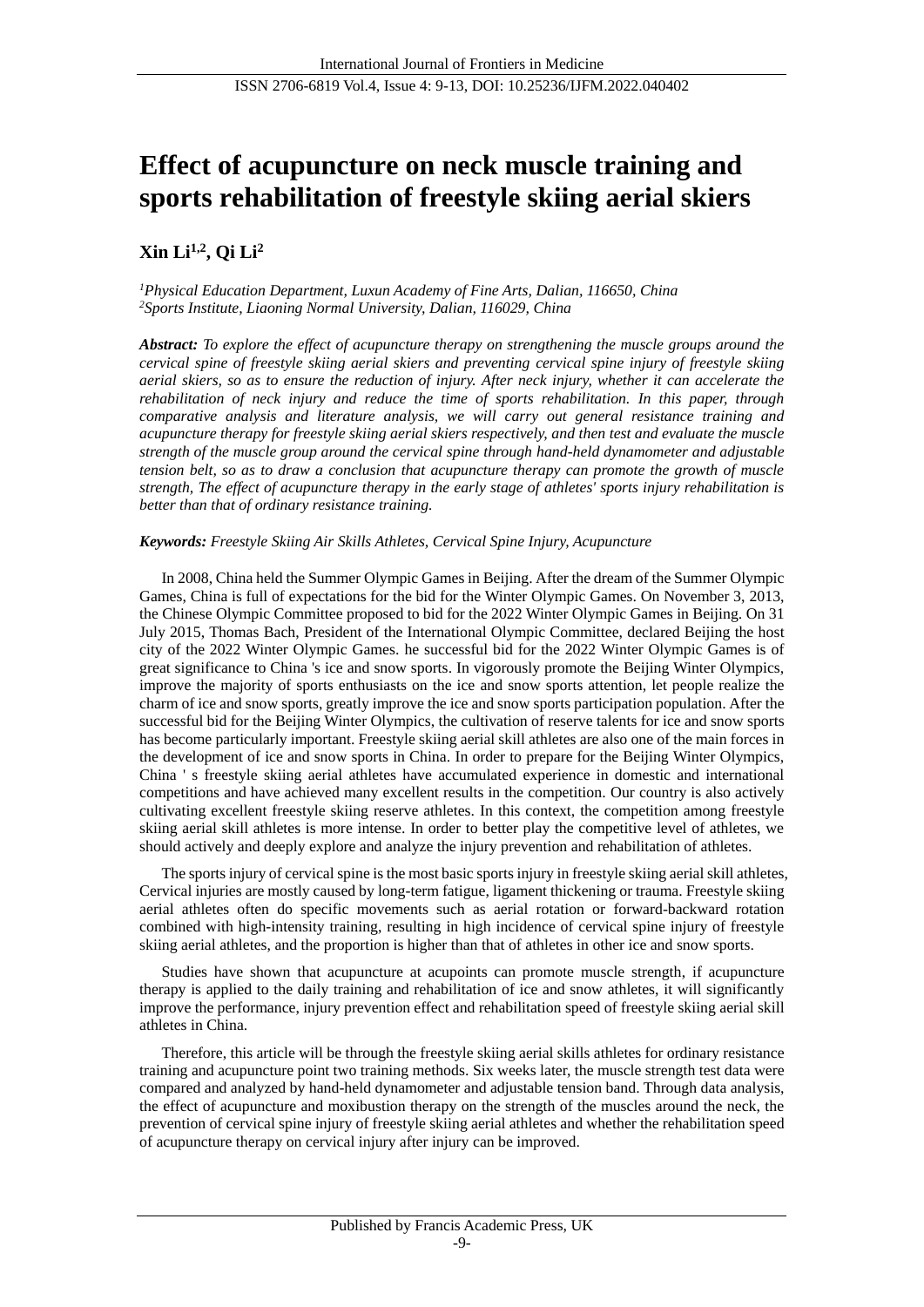#### **1. Selection basis**

#### *1.1. Basis*

Beijing won the 2022 Winter Olympics in 2015, in the "ice and snow sports development plan " proposed 300 million people to participate in the ice and snow sports. 'It aims to improve the popularity of ice and snow sports and increase the number of ice and snow sports.[1] Under this planning, the heat of ice and snow sports continues to increase. In recent years, China ' s ice and snow sports enthusiasts and ice and snow athletes are increasing. Because beginners are unfamiliar with freestyle skiing skills, coupled with the athletes ' high-intensity training and practice some specific aerial movements that have damage to the neck, the probability of sports injury is greatly increased. This reflects the importance of preventing sports injury and sports rehabilitation. Muscle strength is one of the important factors, and cervical spine injury is one of the most common injuries of freestyle skiers. Therefore, according to the neck is easy to cause sports injury in ice and snow training and competition, this paper studies the effect of acupuncture therapy to enhance muscle strength, prevent freestyle skiing aerial skills athletes cervical spine injury and reduce the recovery time of injury.

#### *1.2. freestyle skiing aerials athletes*

Freestyle skiing aerial skills this movement began in the early 20th century, athletes in the game from the high platform jump to the landing time to make a variety of air turn movement. This exercise has high requirements for body balance and control. The sport attracted a lot of fans because of its fantastic aerial movements.

#### *1.3. Cervical injuries*

The cervical spine is located below the head and above the chest, with a total of seven pieces. The cervical spine supports our head, so that we can complete the movements of head up and head up. The cervical spine is connected to the head, thoracic spine and lumbar spine, and plays a connecting role. There are eight pairs of nerve roots in the cervical spine. If the cervical spine is damaged, resulting in nerve root compression, it will make our upper limbs suffer from soreness, numbness and other symptoms. Cervical injury, also known as cervical spondylosis or cervical vertebra syndrome, is the general name of cervical bone joint, cervical nerve root syndrome, cervical disc herniation. This syndrome is mainly due to long-term loss of the cervical spine, irregular use of the neck resulting in cervical disc prolapse, or acute external injury resulting in cervical deformation.[2] Because of the distribution of nerve in the neck, when the neck is abnormal, it can make the intervertebral foramen smaller, resulting in cervical nerve compression. Because the nerve is distributed in the upper limbs, chest, back, shoulder, when the neck nerve is compressed, these places will appear numbness or weakened motor function.

#### *1.4. Common symptoms of cervical spine injury*

#### *1.4.1. Neck symptoms*

The range of motion of the neck decreased and appeared discomfort, followed by the feeling of pain and soreness, cervical stiffness, active neck will appear gag noise, neck muscle spasm, massage improved.

#### *1.4.2. Upper limb symptoms*

Upper limb movement range is limited, acid numbness, ant crawling, upper limb muscle strength decreases, hand weakness, finger numbness, can not lift weight.

#### *1.4.3. Shoulder symptoms*

Shoulder range of motion decreased, acid hemp swelling pain, pressing its parts have pain, sedentary symptoms will aggravate.

#### *1.4.4. Back symptoms*

Back muscles tense and stiff, back pain, sedentary symptoms aggravated.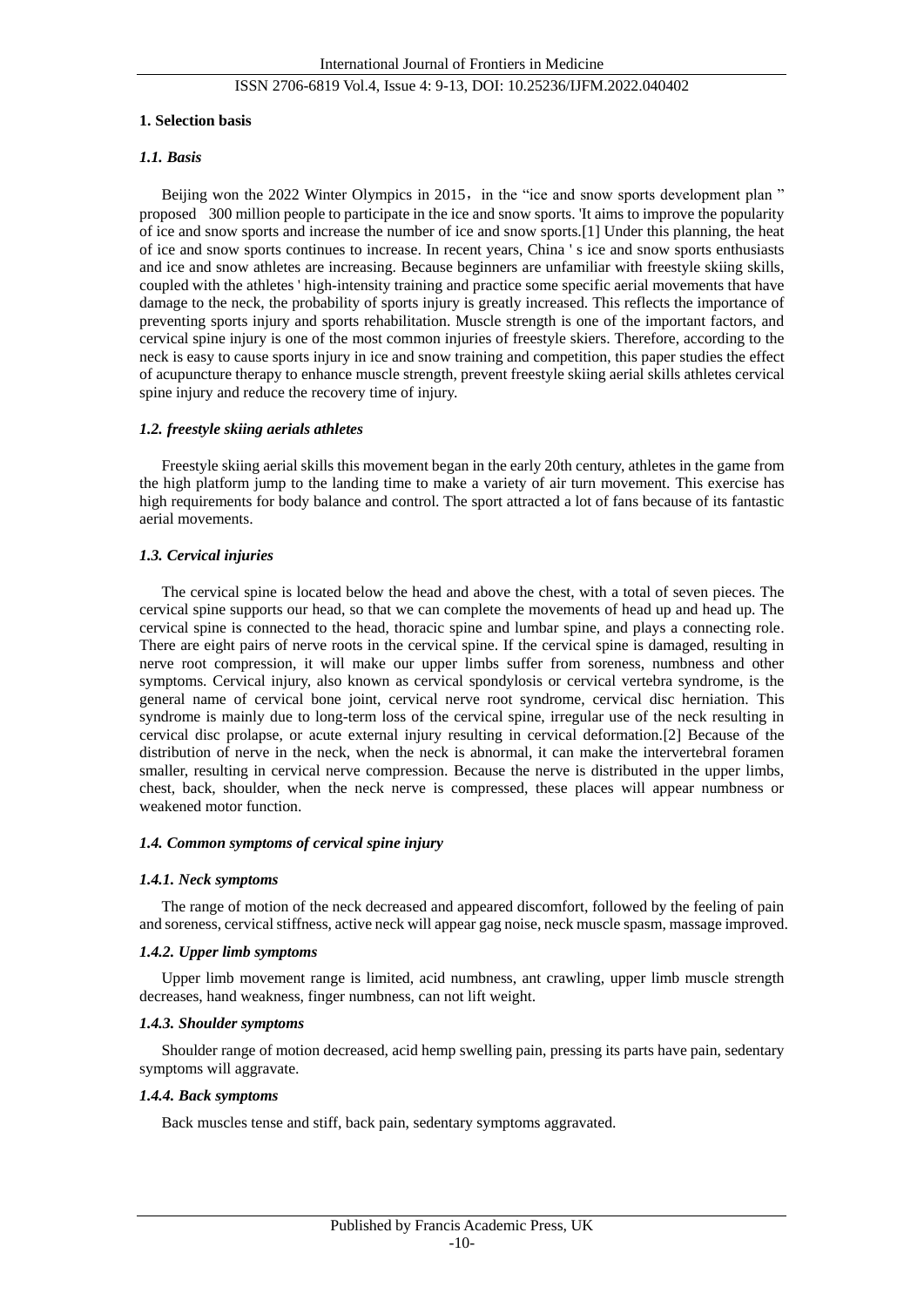#### *1.5. Reasons for using hand-held dynamometer*

The hand-held dynamometer measures the neck muscle force by directly reading the values [3]. The hand-held dynamometer can measure the maximum muscle force in multiple directions by cooperating with the adjustable headband. Hand-held dynamometer is relatively simple operation, low test cost, is widely used, and neck isokinetic muscle strength tester is less used.

#### **2. Research objects and methods**

#### *2.1. Research objects*

30 college students ' freestyle skiing aerial skill athletes (sports career 5-8 years) were selected as the experimental subjects. Two different training methods ( group A and group B, with 15 people in each group ) were adopted. Group A was the general resistance training, and group B was the acupuncture and moxibustion training. The hand-held dynamometer was used to test and analyze the cervical muscle strength.

| Peer group                               | Stature(cm)     | body weight(kg) | Age $(y)$ |
|------------------------------------------|-----------------|-----------------|-----------|
| Group A (resistance<br>training)         | $178.50 + 5.12$ | $68.70\pm4.67$  | $20 + 3$  |
| Group B (acupuncture<br>and moxibustion) | 177.40±5.5      | $68.82 + 5.22$  | $20 + 3$  |

*Table 1: Basic information of subjects (30 persons)*

#### *2.2. Research methods*

#### *2.2.1. Comparative analysis*

This study divides freestyle skiing aerial skill athletes into two parts. The first part is the neck resistance training, and the second part is the neck acupuncture training. Conduct a comparative study to better reflect the findings. Resistance training is widely used in the field of fitness, which is divided into three categories : isotonic training, isometric training and isokinetic training. Among them, isotonic training is applied more. Acupuncture therapy training is the acupuncture therapy of traditional Chinese medicine. Acupuncture and exercise training are integrated. Acupuncture and moxibustion are electrified, and the nerve is stimulated by electric current to make the muscle contract and increase the strength of the muscle.

#### *2.2.2. Documentation*

Access to relevant information, sports journals and literature, the collection of Beijing Winter Olympics on the successful bid for the impact of China ' s ice and snow sports population, freestyle skiing aerial athletes neck injury, neck muscle strength test, neck resistance training, acupuncture therapy related data and integrated analysis, to understand the latest relevant information.

#### **3. Training scheme and research results analysis**

#### *3.1. Resistance training program*

Neck flexion resistance training: a group of two people, one arm stretched to the subject ' s forehead, arm force, let the subject do hinder head flexion movement, keep body balance.

Neck extension resistance training: two people in a group, one person will reach the arm at the back pillow of the head, arm force, let the subjects do impedance head extension action, keep the body balance.

Left and right neck flexion resistance training: in two groups, one man stretched his arm to the temporal side of the head, and the subjects should attach their ears to the shoulders. The subjects should resist the lateral bending of the head and keep their body balanced.[4] The order is flexion, extension, left flexion, right flexion, each direction training 5 times, each time 30 s, each time rest 30 s. The experiment lasted for 6 weeks, 3 times a week.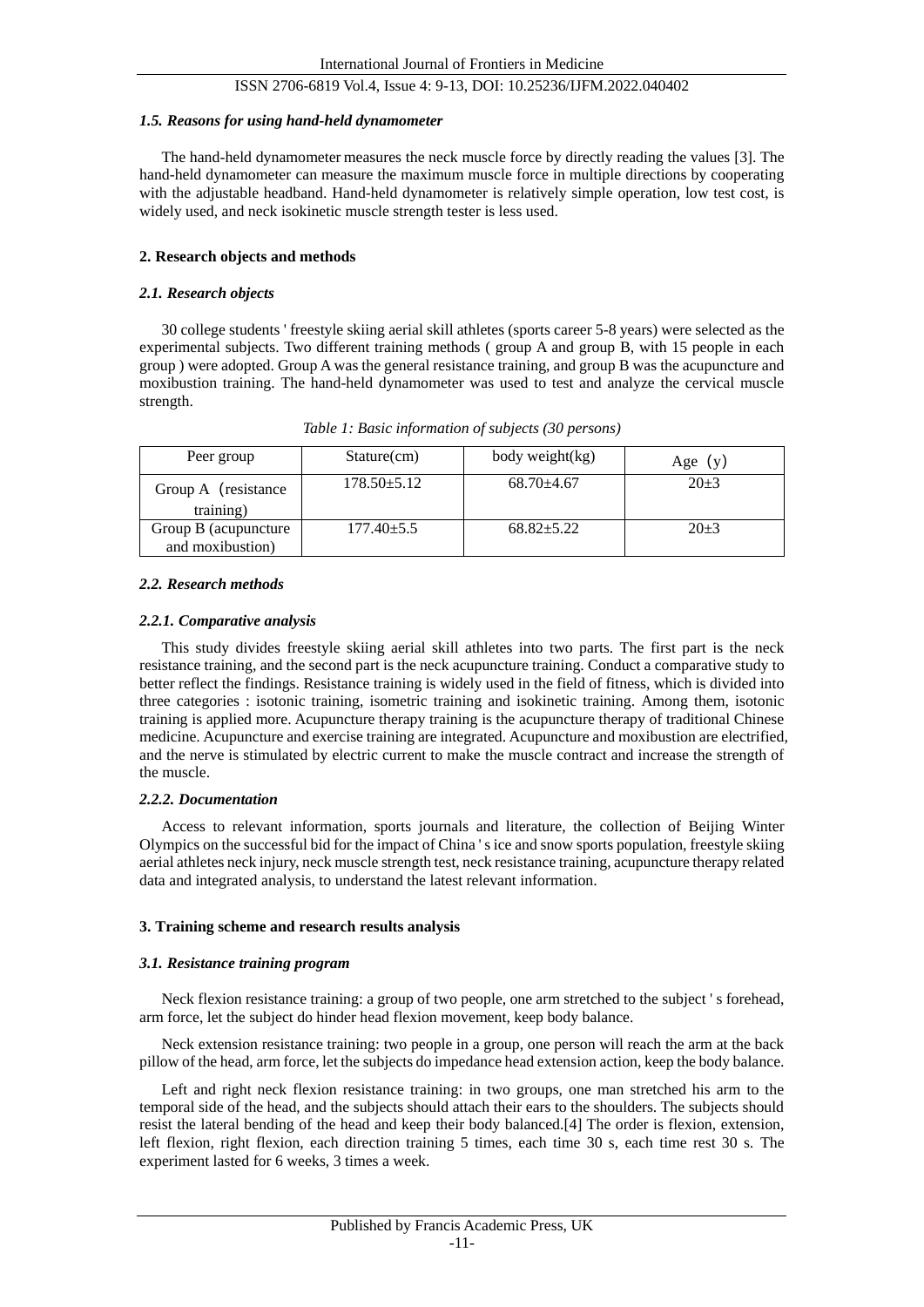#### *3.2. Acupuncture training*

Acupuncture therapy training requires acupuncture at Dazhui point, Fengchi point and Jingjiaji point. operation, the subjects need to sit upright. Using two-way square wave, 50Hz, 200us intermittent wave ( 15 : 5s ) endurance intensity for 20min / time, 1 / d, 5 / w, for six weeks.

#### *3.3. Experimental equipment*

Hand-held dynamometer, adjustable headband.

The hand-held dynamometer was connected with the adjustable headband. In the test, the subjects were sitting upright in the chair, paying attention to preventing the movement of the body. The adjustable headband was fixed at the center of the forehead to measure the strength of the neck flexor, fixed above the occipital protuberance to measure the strength of the neck extensor, fixed above the left ear to measure the strength of the left muscle of the neck, and fixed above the right ear to measure the strength of the right muscle of the neck.

#### *3.4. Experimental environment*

- (1) The subjects were asked to have the same living environment in the six weeks of the experiment.
- (2) Subjects were required to have the same training except these two training types.
- (3) Need six weeks of acupuncture and acupuncture training operators for the same person.

#### *3.5. Test results and analysis*

The maximum muscle strength of the subjects in different directions was measured by the combination of a hand-held dynamometer and a adjustable headband. The anterior flexion muscle strength, the right flexion muscle strength, the extension muscle strength and the left flexion muscle strength of the neck were measured respectively. The muscle strength in different directions was measured three times time interval of 5 min. The average value of the three muscle strength was taken as the value of the neck muscle strength measured in this study.

|                |         | anteflexion      | right flexion    | posterior<br>extension | Left bend        |
|----------------|---------|------------------|------------------|------------------------|------------------|
| pre-experiment | Group A | $11.64 + 0.76$   | $17.32 + 0.48$   | $21.45 \pm 0.75$       | $16.81 + 0.61$   |
|                | Group B | $11.67 \pm 0.65$ | $16.97 \pm 1.01$ | $21.35 \pm 1.05$       | $16.96 \pm 1.03$ |
| After the      | Group A | $14.64 + 0.73$   | $20.23 \pm 0.68$ | $28.36 + 0.50$         | $21.38 + 0.54$   |
| experiment     | Group B | $14.79 \pm 0.78$ | $20.07 \pm 0.61$ | $28.51 + 0.64$         | $21.66 \pm 0.62$ |

*Table 2: Effects of two kinds of training on neck muscle strength of ice - snow athletes*

#### **4. Conclusions and suggestions**

(1) With the announcement of the Beijing Winter Olympics in China, the reserve of ice and snow reserve athletes has increased, and the number of athletes who have joined the freestyle skiing aerial skill project has also increased. The neck is one of the most basic sports injuries of freestyle skiers. Therefore, strengthening the neck muscle strength is crucial to freestyle skiers, which is also the premise to maintain the sports ability of ice and snow athletes.

(2) Through the above data shows that ordinary resistance training and acupuncture therapy training can increase neck muscle strength, acupuncture therapy in athletes sports injury rehabilitation effect is better than ordinary resistance training.

(3) Six weeks of acupuncture and moxibustion therapy training to stimulate Dazhui point, Fengchi point and neck Jiaji point can make neck muscle strength increased significantly; this not only has a certain effect on the rehabilitation training of freestyle skiing aerial skill athletes with neck injury, but also reduces the time used for rehabilitation, and plays a great role in the prevention of neck injury. This is very important for the maintenance of muscle strength and the recovery of neck motor function of freestyle skiing aerial athletes.

(4) The influence of neck sports injury on freestyle skiing aerial skill athletes is multifaceted. The